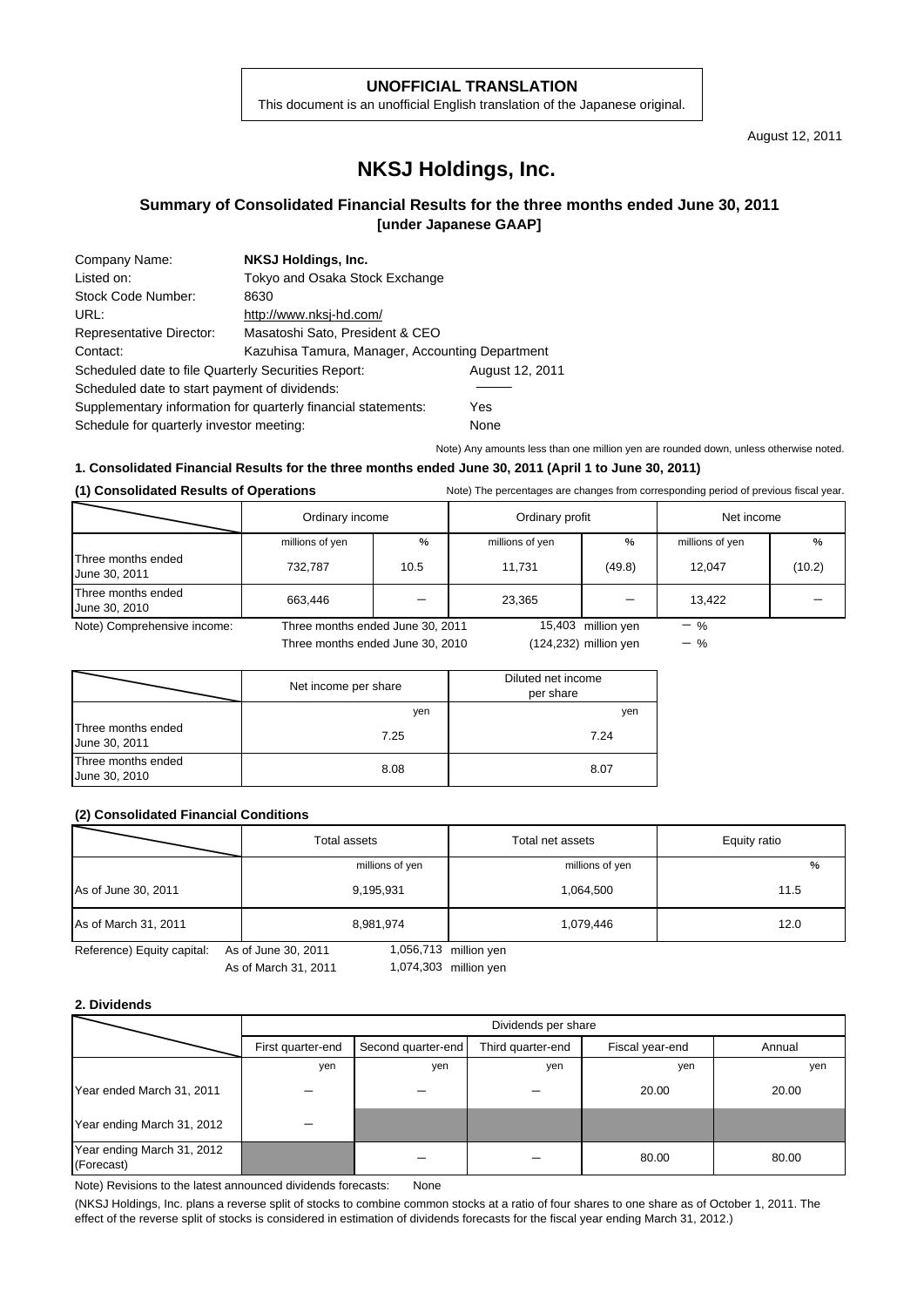### **3. Consolidated Forecasts for the fiscal year ending March 31, 2012 (April 1, 2011 to March 31, 2012)**

Note) The percentages are changes from corresponding period of previous fiscal year.

|                                                                            | Ordinary income |      | Ordinary profit |        | Net income      |         | Net income<br>per share |
|----------------------------------------------------------------------------|-----------------|------|-----------------|--------|-----------------|---------|-------------------------|
|                                                                            | millions of yen | $\%$ | millions of yen | %      | millions of yen | $\%$    | yen                     |
| Six months ending September<br>30, 2011<br>(April 1 to September 30, 2011) | .383.500        | 4.0  | 1.000           | (97.4) |                 | (100.0) | 0.00                    |
| Year ending March 31, 2012<br>(April 1, 2011 to March 31,<br>2012)         | 2,774,000       | 5.8  | 42,000          |        | 16.000          |         | 38.54                   |

Note) Revisions to the latest announced forecasts: None

(NKSJ Holdings, Inc. plans a reverse split of stocks to combine common stocks at a ratio of four shares to one share as of October 1, 2011. The effect of the reverse split of stocks is considered in estimation of net income per share for the fiscal year ending March 31, 2012.)

#### **4. Other**

- (1) Changes in significant subsidiaries during the first quarter (changes in specified subsidiaries resulting in changes in the scope of consolidation): None
- (2) Adoption of accounting methods used specifically for the preparation of the quarterly consolidated financial statements: Yes

|  |  |  |  |  |  |  | (3) Changes in accounting policies, changes in accounting estimations, and retrospective restatements |  |
|--|--|--|--|--|--|--|-------------------------------------------------------------------------------------------------------|--|
|--|--|--|--|--|--|--|-------------------------------------------------------------------------------------------------------|--|

| (1) Changes in accounting policies due to revisions to accounting standards: | None |
|------------------------------------------------------------------------------|------|
| (2) Changes due to reasons other than the above:                             | None |
| 30 Changes in accounting estimations:                                        | None |
| 4) Retrospective restatements:                                               | None |

(4) Number of shares outstanding (Common stock) :

| 1) Total shares outstanding including treasury stock: |                      |  |
|-------------------------------------------------------|----------------------|--|
| As of June 30, 2011                                   | 1,661,409,178 shares |  |
| As of March 31, 2011                                  | 1,661,409,178 shares |  |
| (2) Treasury stock:                                   |                      |  |
| As of June 30, 2011                                   | 1,220,269 shares     |  |
| As of March 31, 2011                                  | 983,460 shares       |  |
| (3) Average number of shares outstanding:             |                      |  |
| For the three months ended June 30, 2011              | 1,660,423,886 shares |  |
| For the three months ended June 30, 2010              | 1,661,096,165 shares |  |

#### (Disclosure regarding the execution of the quarterly review process)

This summary is outside the scope of the quarterly review procedure which is required by "Financial Instruments and Exchange Act", but the review procedure of the quarterly financial statements was completed.

(Notes for using forecasted information etc.)

NKSJ Holdings, Inc. plans a reverse split of stocks to combine common stocks at a ratio of four shares to one share as of October 1, 2011. The effect of the reverse split of stocks is considered in the estimation of dividends and net income per share for the fiscal year ending March 31, 2012. Concerning the particulars of the reverse split of stocks, please refer to " Notice Concerning Reverse Split of Stocks, Amendment of Trading Unit of Stocks, and Amendment in Part of the Articles of Incorporation" NKSJ Holdings, Inc. released on May 19, 2011. The forecasts included in this document are based on the currently available information and certain assumptions that we believe reasonable. Accordingly, the actual results may differ materially from those projected herein depending on various factors.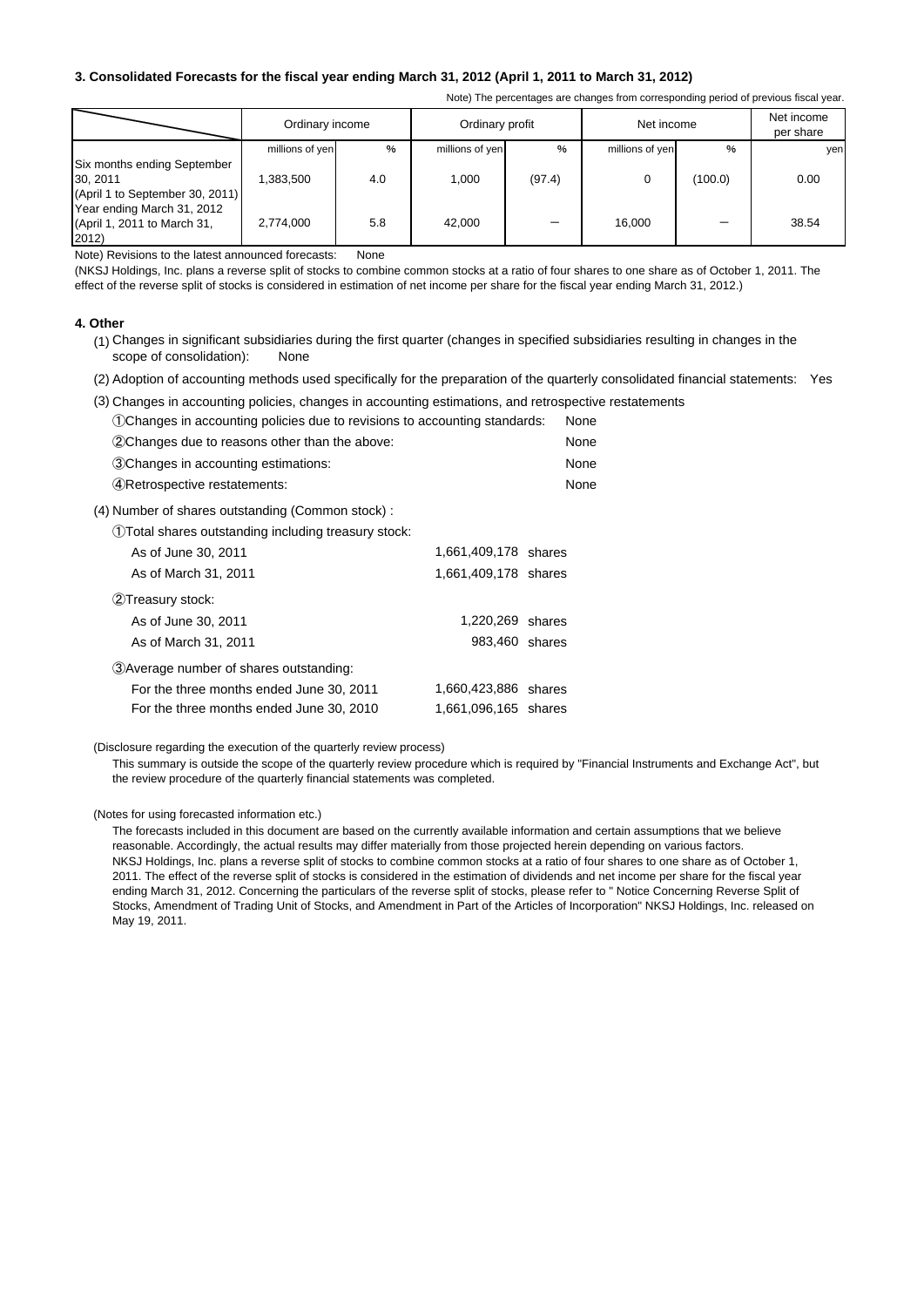## **Contents**

| 1. Qualitative Information related to the Consolidated Financial Results for the three months ended                                                                                                                                 |                            |
|-------------------------------------------------------------------------------------------------------------------------------------------------------------------------------------------------------------------------------------|----------------------------|
|                                                                                                                                                                                                                                     | $\overline{2}$             |
| (1) Qualitative information related to the consolidated results of operations manufacture information meta-                                                                                                                         | $\overline{2}$             |
|                                                                                                                                                                                                                                     | $\overline{2}$             |
|                                                                                                                                                                                                                                     | 2                          |
| 2. Other Information <b>continuum continuum continuum continuum continuum continuum continuum continuum continuum</b>                                                                                                               | -2                         |
| (1) Adoption of accounting methods used specifically for the preparation of                                                                                                                                                         |                            |
|                                                                                                                                                                                                                                     | $\overline{\phantom{0}}^2$ |
| 3. Quarterly Consolidated Financial Statements <b>manufacture of the Consolidated Statement</b> Statements and Consolidated Financial Statements and Consolidated Financial Statements and Consolidated Financial Statements and Co | -3                         |
|                                                                                                                                                                                                                                     | 3                          |
| (2) Quarterly Consolidated Statements of Income and                                                                                                                                                                                 |                            |
|                                                                                                                                                                                                                                     |                            |
|                                                                                                                                                                                                                                     | $\overline{7}$             |
|                                                                                                                                                                                                                                     | $\overline{7}$             |
| 4. Supplementary Information manufactured and contract the contract of the contract of the supplementary Information                                                                                                                | 8                          |
|                                                                                                                                                                                                                                     | -8                         |
| (2) Premiums Written and Claims Paid by Business Lines (Consolidated) manual content content content and claims                                                                                                                     | 9                          |
|                                                                                                                                                                                                                                     | 10                         |
|                                                                                                                                                                                                                                     | 11                         |
|                                                                                                                                                                                                                                     | 12                         |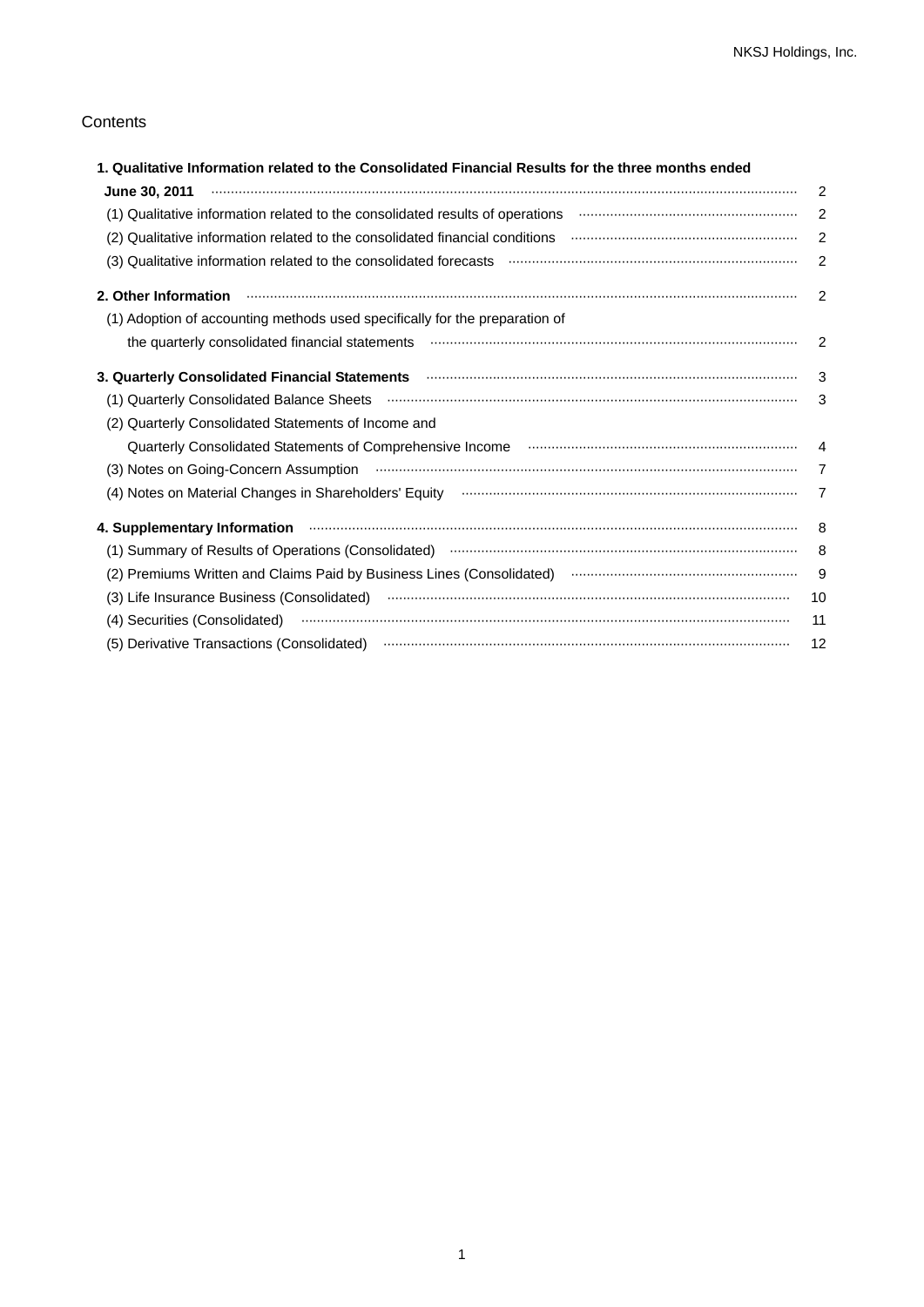## **1. Qualitative Information related to the Consolidated Financial Results for the three months ended June 30, 2011**

### (1) Qualitative information related to the consolidated results of operations

During the three months ended June 30, 2011, the Japanese economy saw an extremely low production, a decrease in exports, and weak capital expenditures caused by supply limitation by the Great East Japan Earthquake occurred in March 2011, along with a prolonged severe employment condition. An upturn signs, however, began to be observed in production and exports as well as positive movements in capital expenditures and personal consumption as the limitation of supply by the earthquake gradually calmed down.

Under these circumstances, consolidated results of operations for the three months ended June 30, 2011 were as follows.

692.9 billion yen of underwriting income, 37.0 billion yen of investment income and 2.7 billion yen of other ordinary income resulted in 732.7 billion yen of ordinary income, increased by 69.3 billion yen compared to the three months ended June 30, 2010.

On the other hand, 601.2 billion yen of underwriting expenses, 11.4 billion yen of investment expenses, 105.5 billion yen of operating, general and administrative expenses and 2.8 billion yen of other ordinary expenses resulted in 721.0 billion yen of ordinary expenses, increased by 80.9 billion yen compared to the three months ended June 30, 2010.

As a result, ordinary profit amounted to 11.7 billion yen, decreased by 11.6 billion yen compared to the three months ended June 30, 2010. Net income after extraordinary gains/losses, net of income taxes and non-controlling interests amounted to 12.0 billion yen, decreased by 1.3 billion yen compared to the three months ended June 30, 2010.

(2) Qualitative information related to the consolidated financial conditions

As of June 30, 2011, the consolidated total assets amounted to 9,195.9 billion yen, representing an increase of 213.9 billion yen from March 31, 2011. This was mainly due to an increase in reinsurance accounts receivable/payable in household earthquake insurance.

#### (3) Qualitative information related to the consolidated forecasts

Ordinary income of 2,774.0 billion yen, ordinary profit of 42.0 billion yen, and net income of 16.0 billion yen are the consolidated forecasts for the fiscal year ending March 31, 2012 (full fiscal year). There is no change from the forecasts in Summary of Consolidated Financial Results disclosed on May 19, 2011.

## **2. Other Information**

(1) Adoption of accounting methods used specifically for the preparation of the quarterly consolidated financial statements

Income taxes are calculated by applying a reasonably estimated effective tax rate to income before income taxes. The estimated effective tax rate is determined by estimating the effective tax rate after applying deferred tax accounting for the fiscal year, including the first quarter of this fiscal year. When it is remarkably unreasonable to adopt this accounting method, income taxes are calculated by the statutory effective tax rate.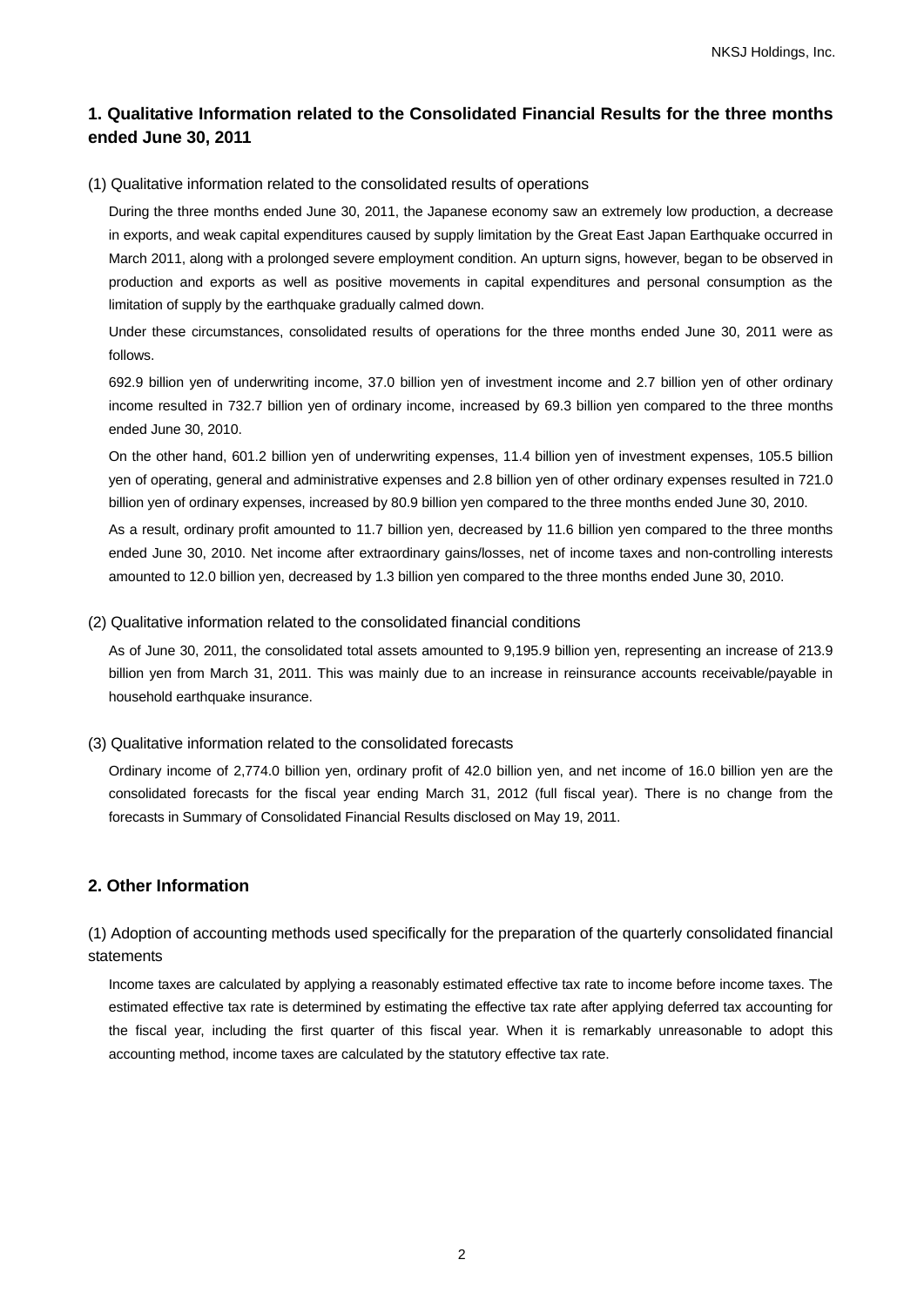# **3. Quarterly Consolidated Financial Statements**

(1) Quarterly Consolidated Balance Sheets

|                                                               |                      | (Millions of yen)   |
|---------------------------------------------------------------|----------------------|---------------------|
|                                                               | As of March 31, 2011 | As of June 30, 2011 |
| Assets:                                                       |                      |                     |
| Cash and deposits                                             | 328,528              | 306,751             |
| Call Ioans                                                    | 78,399               | 65,906              |
| Receivables under resale agreements                           | 33,490               | 60,491              |
| Receivables under securities borrowing transactions           | 30,370               | 26,738              |
| Monetary receivables bought                                   | 32,273               | 31,218              |
| Money trusts                                                  | 67,861               | 67,733              |
| <b>Securities</b>                                             | 6,431,235            | 6,410,058           |
| Loans                                                         | 691,294              | 672,585             |
| Tangible fixed assets                                         | 363,416              | 361,344             |
| Intangible fixed assets                                       | 53,438               | 66,523              |
| Other assets                                                  | 618,602              | 872,035             |
| Deferred tax assets                                           | 258,966              | 260,656             |
| Allowance for possible loan losses                            | (5,903)              | (6, 110)            |
| <b>Total assets</b>                                           | 8,981,974            | 9,195,931           |
| Liabilities:                                                  |                      |                     |
| Underwriting funds:                                           | 7,313,315            | 7,328,043           |
| Reserve for outstanding losses and claims                     | 1,009,329            | 1,093,091           |
| Underwriting reserves                                         | 6,303,985            | 6,234,952           |
| <b>Corporate Bonds</b>                                        | 128,000              | 128,000             |
| <b>Other liabilities</b>                                      | 305,559              | 532,025             |
| Reserve for retirement benefits                               | 104,793              | 107,856             |
| Reserve for retirement benefits to directors                  | 141                  | 152                 |
| Reserve for bonus payments                                    | 22,624               | 6,637               |
| Reserves under the special laws:                              | 27,520               | 27,689              |
| Reserve for price fluctuation                                 | 27,520               | 27,689              |
| Deferred tax liabilities                                      | 572                  | 1,025               |
| <b>Total liabilities</b>                                      | 7,902,527            | 8,131,431           |
| Net assets:                                                   |                      |                     |
| Shareholders' equity:                                         |                      |                     |
| Common stock                                                  | 100,045              | 100,045             |
| Capital surplus                                               | 438,555              | 438,563             |
| Retained earnings                                             | 298,339              | 277,177             |
| Treasury stock                                                | (572)                | (652)               |
| Total shareholders' equity                                    | 836,367              | 815,134             |
| Accumulated other comprehensive income:                       |                      |                     |
| Unrealized gains on securities available for sale, net of tax | 268,976              | 268,682             |
| Deferred gains on hedges                                      | 3,543                | 4,449               |
| Foreign currency translation adjustments                      | (34, 583)            | (31, 553)           |
| Total accumulated other comprehensive income                  | 237,936              | 241,578             |
| Stock acquisition rights                                      | 2,349                | 1,910               |
| Non-controlling interests                                     | 2,793                | 5,875               |
| Total net assets                                              | 1,079,446            | 1,064,500           |
| Total liabilities and net assets                              | 8,981,974            | 9,195,931           |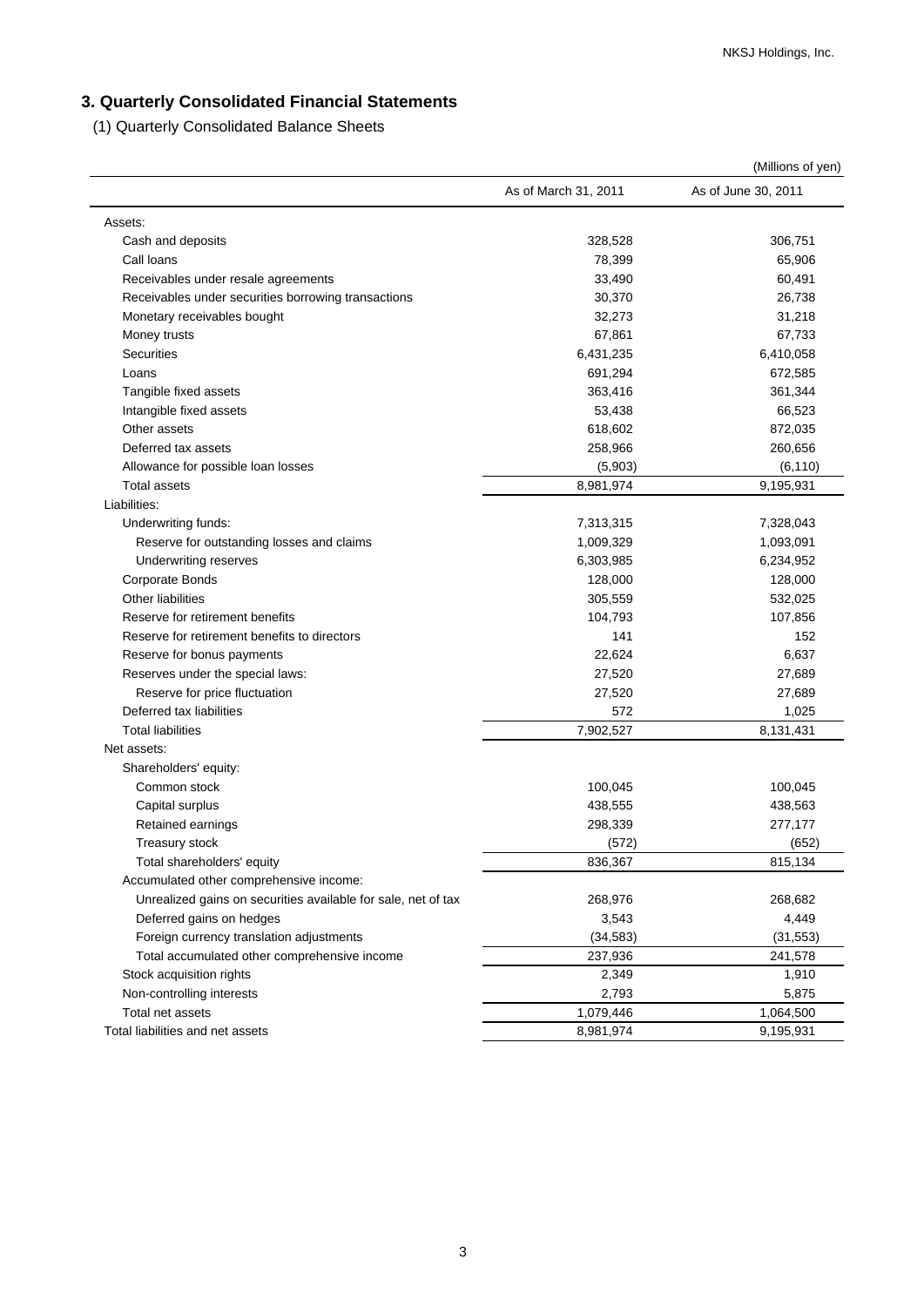# (2) Quarterly Consolidated Statements of Income and Quarterly Consolidated Statements of Comprehensive Income Quarterly Consolidated Statements of Income

Three months ended June 30, 2011

|                                                                        |                                     | (Millions of yen)                   |
|------------------------------------------------------------------------|-------------------------------------|-------------------------------------|
|                                                                        | Three months ended<br>June 30, 2010 | Three months ended<br>June 30, 2011 |
|                                                                        | (April 1 to June 30, 2010)          | (April 1 to June 30, 2011)          |
| Ordinary income:                                                       | 663,446                             | 732,787                             |
| Underwriting income:                                                   | 619,473                             | 692,933                             |
| Net premiums written                                                   | 504,951                             | 508,285                             |
| Deposits of premiums by policyholders                                  | 39,147                              | 38,384                              |
| Interest and dividend income on deposits of premiums, etc.             | 15,175                              | 14,595                              |
| Life insurance premiums written                                        | 48,085                              | 57,598                              |
| Reversal of reserve for outstanding losses and claims                  | 11,001                              |                                     |
| Reversal of underwriting reserves                                      |                                     | 73,218                              |
| Investment income:                                                     | 41,471                              | 37,093                              |
| Interest and dividend income                                           | 43,965                              | 46,222                              |
| Investment gains on money trusts                                       | 368                                 | 292                                 |
| Investment gains on trading securities                                 | 31                                  | 10                                  |
| Gains on sales of securities                                           | 2,684                               | 4,678                               |
| Transfer of interest and dividend income on deposits of premiums, etc. | (15, 175)                           | (14, 595)                           |
| Other ordinary income                                                  | 2,501                               | 2,761                               |
| Ordinary expenses:                                                     | 640,080                             | 721,056                             |
| Underwriting expenses:                                                 | 518,649                             | 601,231                             |
| Net claims paid                                                        | 291,713                             | 326,439                             |
| Loss adjustment expenses                                               | 33,027                              | 33,206                              |
| Net commissions and brokerage fees                                     | 90,321                              | 93,714                              |
| Maturity refunds to policyholders                                      | 69,500                              | 58,756                              |
| Life insurance claims paid and other payments                          | 14,166                              | 14,807                              |
| Provision for reserve for outstanding losses and claims                |                                     | 72,887                              |
| Provision for underwriting reserves                                    | 16,475                              |                                     |
| Investment expenses:                                                   | 12,495                              | 11,447                              |
| Investment losses on money trusts                                      | 498                                 | 164                                 |
| Losses on sales of securities                                          | 1,348                               | 1,044                               |
| Impairment losses on securities                                        | 4,923                               | 6,066                               |
| Operating, general and administrative expenses                         | 105,544                             | 105,517                             |
| Other ordinary expenses:                                               | 3,390                               | 2,859                               |
| Interest paid                                                          | 1,793                               | 1,903                               |
| Ordinary profit                                                        | 23,365                              | 11,731                              |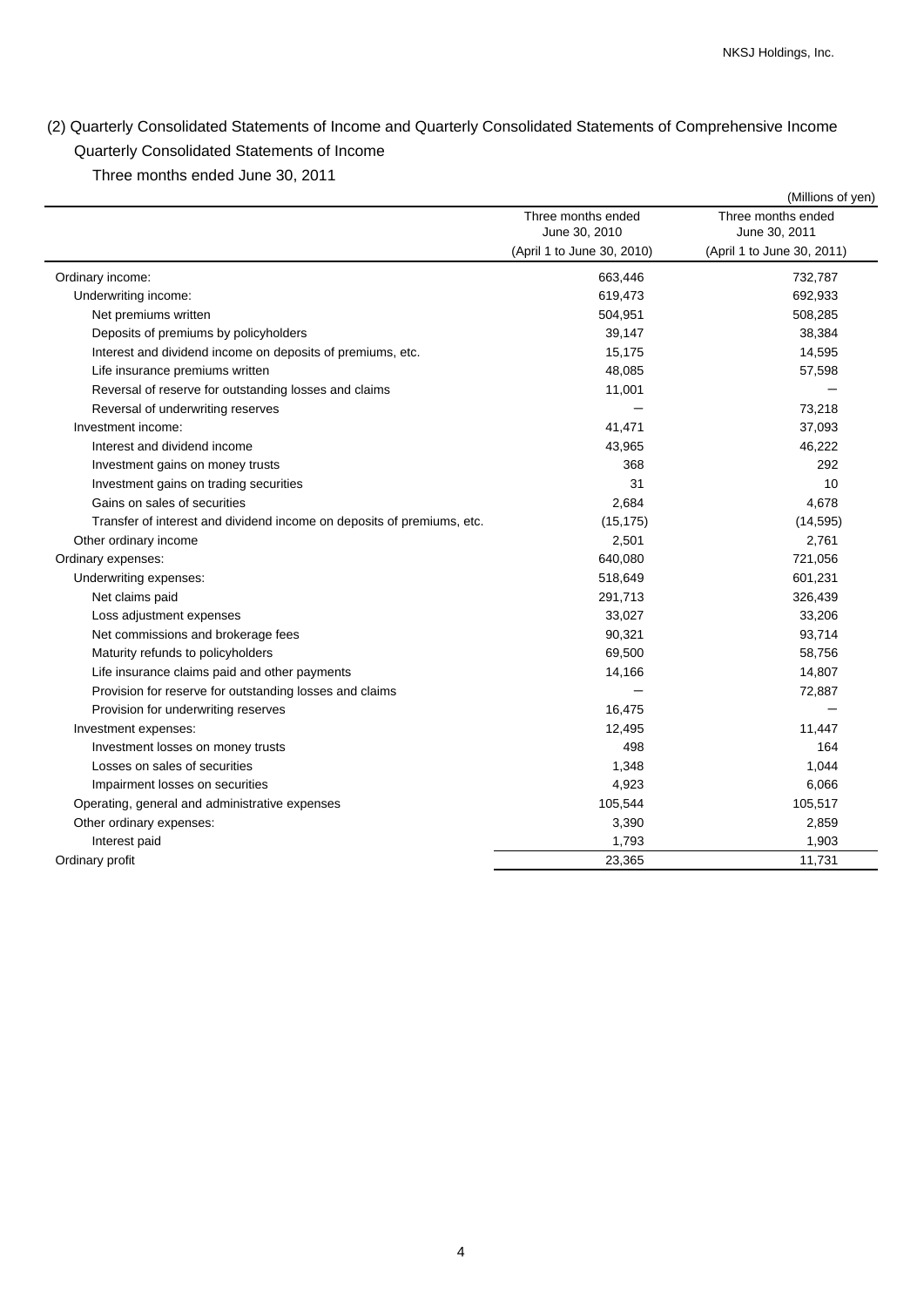NKSJ Holdings, Inc.

|                                                          |                                     | (Millions of yen)                   |
|----------------------------------------------------------|-------------------------------------|-------------------------------------|
|                                                          | Three months ended<br>June 30, 2010 | Three months ended<br>June 30, 2011 |
|                                                          | (April 1 to June 30, 2010)          | (April 1 to June 30, 2011)          |
| Extraordinary gains:                                     | 1,989                               | 7,344                               |
| Gains on disposal of fixed assets                        | 53                                  | 78                                  |
| Gains on negative goodwill                               | 149                                 |                                     |
| Gain on step acquisitions                                |                                     | 6,298                               |
| Other extraordinary gains                                | 1,785                               | 967                                 |
| Extraordinary losses:                                    | 3,471                               | 2,353                               |
| Losses on disposal of fixed assets                       | 131                                 | 1,282                               |
| Impairment losses                                        | 36                                  | 161                                 |
| Provision for reserves under the special laws:           | 2,363                               | 168                                 |
| Provision for reserve for price fluctuation              | 2,363                               | 168                                 |
| Other extraordinary losses                               | 939                                 | 739                                 |
| Income before income taxes and non-controlling interests | 21,883                              | 16,723                              |
| Income taxes and deferred income taxes                   | 8,528                               | 4,932                               |
| Income before non-controlling interests                  | 13,355                              | 11,790                              |
| Net loss attributable to non-controlling interests       | (67)                                | (256)                               |
| Net income                                               | 13,422                              | 12,047                              |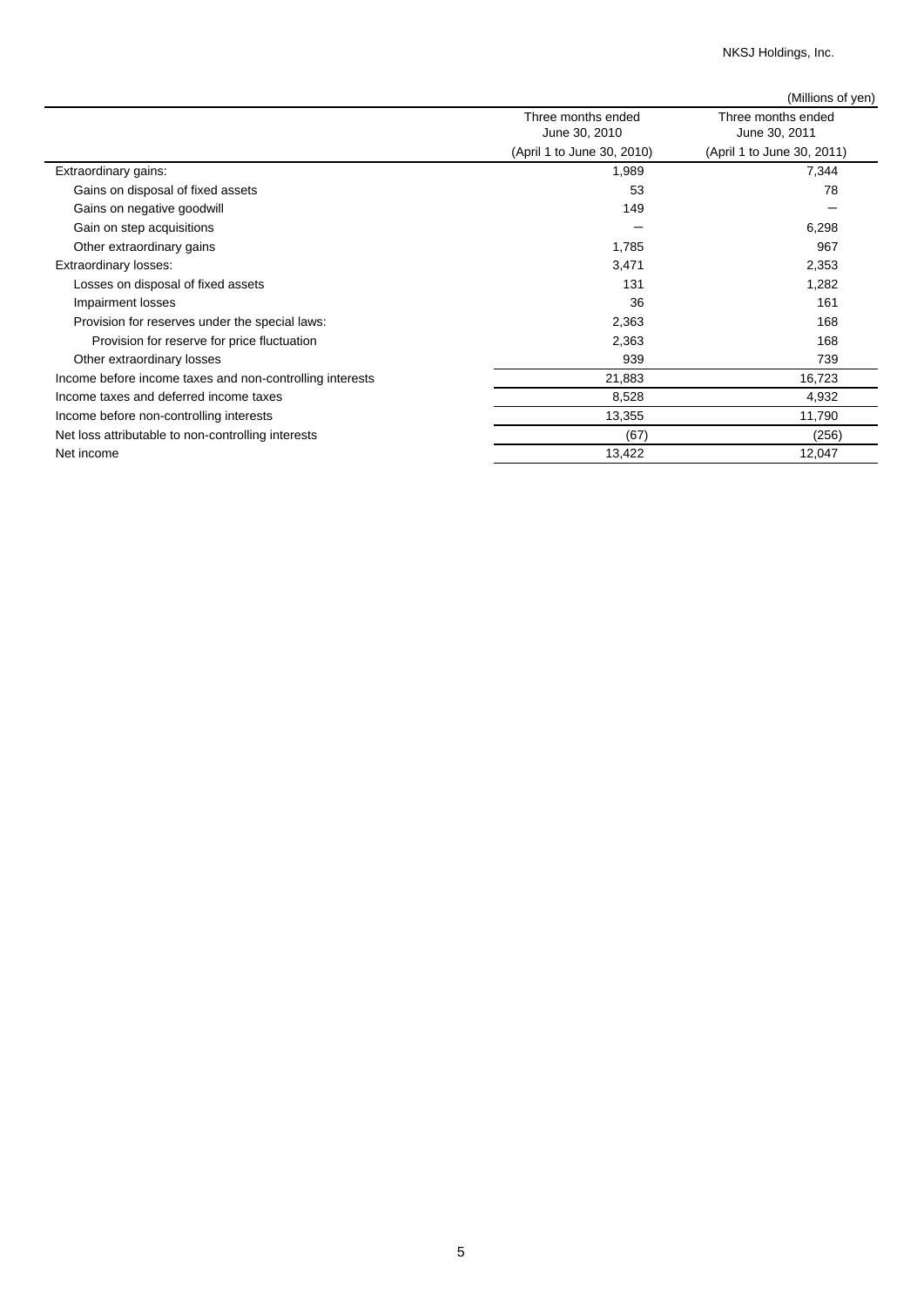# Quarterly Consolidated Statements of Comprehensive Income

Three months ended June 30, 2011

|                                                                                            |                                     | (Millions of yen)                   |
|--------------------------------------------------------------------------------------------|-------------------------------------|-------------------------------------|
|                                                                                            | Three months ended<br>June 30, 2010 | Three months ended<br>June 30, 2011 |
|                                                                                            | (April 1 to June 30, 2010)          | (April 1 to June 30, 2011)          |
| Income before non-controlling interests                                                    | 13,355                              | 11,790                              |
| Other comprehensive income:                                                                |                                     |                                     |
| Unrealized gains (losses) on securities available for sale, net of tax                     | (141, 476)                          | 132                                 |
| Deferred gains on hedges                                                                   | 4,117                               | 906                                 |
| Foreign currency translation adjustments                                                   | (79)                                | 2,178                               |
| Share of other comprehensive income of affiliates accounted for<br>under the equity method | (148)                               | 395                                 |
| Total other comprehensive income                                                           | (137,587)                           | 3,613                               |
| Comprehensive income                                                                       | (124, 232)                          | 15,403                              |
| (Comprehensive income attributable to)                                                     |                                     |                                     |
| Comprehensive income attributable to shareholders of the parent                            | (124, 151)                          | 15,651                              |
| Comprehensive income attributable to non-controlling interests                             | (81)                                | (247)                               |
|                                                                                            |                                     |                                     |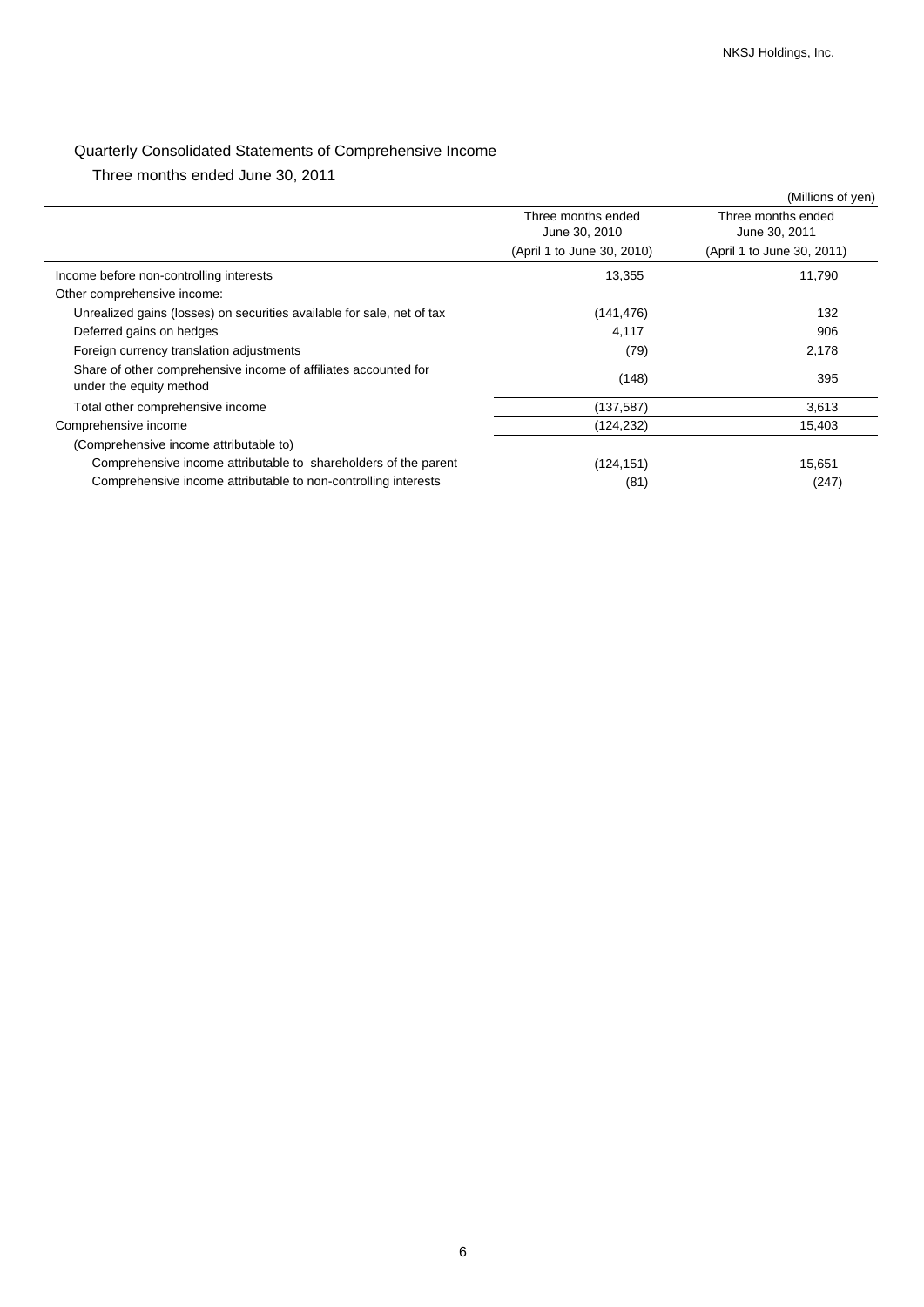(3) Notes on Going-Concern Assumption

None.

(4) Notes on Material Changes in Shareholders' Equity

None.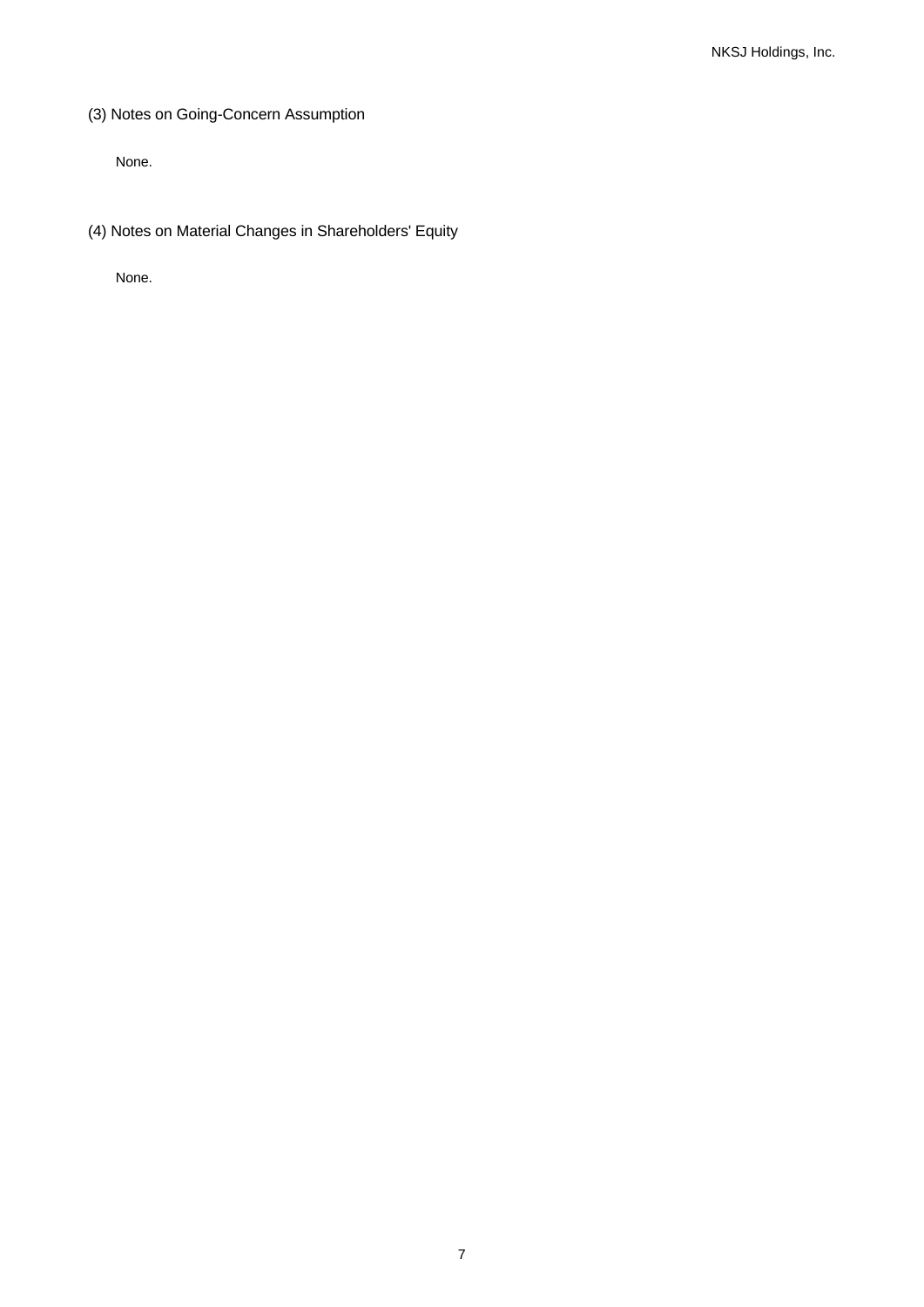# **4. Supplementary Information**

(1) Summary of Results of Operations (Consolidated)

|                                                          |                                     |                                     |                        | (Millions of yen) |
|----------------------------------------------------------|-------------------------------------|-------------------------------------|------------------------|-------------------|
|                                                          | Three months ended<br>June 30, 2010 | Three months ended<br>June 30, 2011 | Increase<br>(Decrease) | Rate of<br>change |
|                                                          | (April 1 to<br>June 30, 2010)       | (April 1 to<br>June 30, 2011)       |                        |                   |
|                                                          |                                     |                                     |                        | $\frac{0}{0}$     |
| Ordinary income and expenses:                            |                                     |                                     |                        |                   |
| Underwriting income:                                     | 619,473                             | 692,933                             | 73,459                 | 11.9              |
| Net premiums written                                     | 504,951                             | 508,285                             | 3,334                  | 0.7               |
| Deposits of premiums by policyholders                    | 39,147                              | 38,384                              | (762)                  | (1.9)             |
| Life insurance premiums written                          | 48,085                              | 57,598                              | 9,512                  | 19.8              |
| Underwriting expenses:                                   | 518,649                             | 601,231                             | 82,582                 | 15.9              |
| Net claims paid                                          | 291,713                             | 326,439                             | 34,725                 | 11.9              |
| Loss adjustment expenses                                 | 33,027                              | 33,206                              | 178                    | 0.5               |
| Net commissions and brokerage fees                       | 90,321                              | 93,714                              | 3,393                  | 3.8               |
| Maturity refunds to policyholders                        | 69,500                              | 58,756                              | (10, 744)              | (15.5)            |
| Life insurance claims paid and other payments            | 14,166                              | 14,807                              | 641                    | 4.5               |
| Investment income:                                       | 41,471                              | 37,093                              | (4,378)                | (10.6)            |
| Interest and dividend income                             | 43,965                              | 46,222                              | 2,256                  | 5.1               |
| Gains on sales of securities                             | 2,684                               | 4,678                               | 1,994                  | 74.3              |
| Investment expenses:                                     | 12,495                              | 11,447                              | (1,048)                | (8.4)             |
| Losses on sales of securities                            | 1,348                               | 1,044                               | (304)                  | (22.6)            |
| Impairment losses on securities                          | 4,923                               | 6,066                               | 1,142                  | 23.2              |
| Operating, general and administrative expenses           | 105,544                             | 105,517                             | (27)                   | (0.0)             |
| Other ordinary income and expenses                       | (889)                               | (98)                                | 791                    |                   |
| Ordinary profit                                          | 23,365                              | 11,731                              | (11, 634)              | (49.8)            |
| Extraordinary gains and losses:                          |                                     |                                     |                        |                   |
| <b>Extraordinary gains</b>                               | 1,989                               | 7,344                               | 5,355                  | 269.2             |
| <b>Extraordinary losses</b>                              | 3,471                               | 2,353                               | (1, 118)               | (32.2)            |
| Net extraordinary gains (losses)                         | (1, 482)                            | 4,991                               | 6,474                  |                   |
| Income before income taxes and non-controlling interests | 21,883                              | 16,723                              | (5, 160)               | (23.6)            |
| Income taxes and deferred income taxes                   | 8,528                               | 4,932                               | (3,595)                | (42.2)            |
| Income before non-controlling interests                  | 13,355                              | 11,790                              | (1, 564)               | (11.7)            |
| Net loss attributable to non-controlling interests       | (67)                                | (256)                               | (188)                  |                   |
| Net income                                               | 13,422                              | 12,047                              | (1, 375)               | (10.2)            |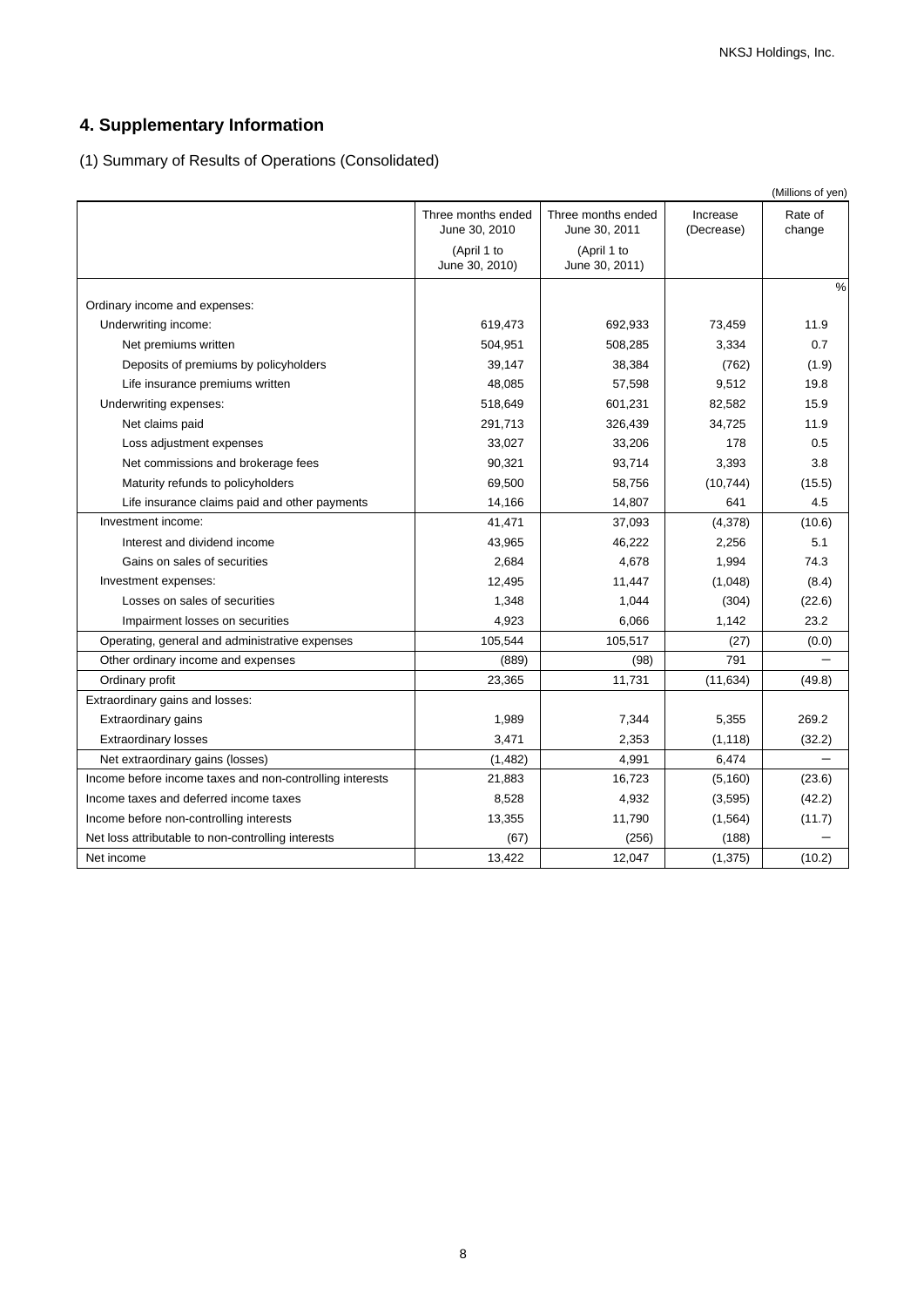## (2) Premiums Written and Claims Paid by Business Lines (Consolidated)

| Direct premiums written (including deposits of premiums by policyholders) |  |  |  |
|---------------------------------------------------------------------------|--|--|--|
|---------------------------------------------------------------------------|--|--|--|

|                                           |         |                                  |                   |         |                                  | (Millions of yen) |
|-------------------------------------------|---------|----------------------------------|-------------------|---------|----------------------------------|-------------------|
|                                           |         | Three months ended June 30, 2010 |                   |         | Three months ended June 30, 2011 |                   |
|                                           |         | (April 1 to June 30, 2010)       |                   |         | (April 1 to June 30, 2011)       |                   |
| <b>Business line</b>                      | Amount  | % of total<br>amount             | Rate of<br>change | Amount  | % of total<br>amount             | Rate of<br>change |
|                                           |         | $\%$                             | $\frac{0}{0}$     |         | $\%$                             | %                 |
| Fire and allied insurance                 | 89,069  | 15.2                             |                   | 89,935  | 15.1                             | 1.0               |
| Marine insurance                          | 14,890  | 2.5                              |                   | 15,764  | 2.6                              | 5.9               |
| Personal accident insurance               | 77,847  | 13.3                             |                   | 80,446  | 13.5                             | 3.3               |
| Voluntary automobile insurance            | 252,769 | 43.1                             |                   | 254,883 | 42.8                             | 0.8               |
| Compulsory automobile liability insurance | 66,838  | 11.4                             |                   | 70,065  | 11.8                             | 4.8               |
| <b>Others</b>                             | 85,564  | 14.6                             |                   | 85,044  | 14.3                             | (0.6)             |
| Total                                     | 586,981 | 100.0                            |                   | 596,139 | 100.0                            | 1.6               |
| Deposits of premiums by policyholders     | 39,147  | 6.7                              |                   | 38,384  | 6.4                              | (1.9)             |

### Net premiums written

|                                           |         |                                  |         |                                  |                            | (Millions of yen) |
|-------------------------------------------|---------|----------------------------------|---------|----------------------------------|----------------------------|-------------------|
|                                           |         | Three months ended June 30, 2010 |         | Three months ended June 30, 2011 |                            |                   |
|                                           |         | (April 1 to June 30, 2010)       |         |                                  | (April 1 to June 30, 2011) |                   |
| <b>Business line</b>                      | Amount  | % of total                       | Rate of | Amount                           | % of total                 | Rate of           |
|                                           |         | amount                           | change  |                                  | amount                     | change            |
|                                           |         | %                                | $\%$    |                                  | $\%$                       | %                 |
| Fire and allied insurance                 | 56,708  | 11.2                             |         | 58,710                           | 11.6                       | 3.5               |
| Marine insurance                          | 11,471  | 2.3                              |         | 12,010                           | 2.4                        | 4.7               |
| Personal accident insurance               | 50,897  | 10.1                             |         | 52,061                           | 10.2                       | 2.3               |
| Voluntary automobile insurance            | 251,954 | 49.9                             |         | 255,149                          | 50.2                       | 1.3               |
| Compulsory automobile liability insurance | 56,675  | 11.2                             |         | 54,221                           | 10.7                       | (4.3)             |
| Others                                    | 77.244  | 15.3                             |         | 76,131                           | 15.0                       | (1.4)             |
| Total                                     | 504,951 | 100.0                            |         | 508,285                          | 100.0                      | 0.7               |

### Net claims paid

|                                           |         |                                  |                   |         |                                  | (Millions of yen) |
|-------------------------------------------|---------|----------------------------------|-------------------|---------|----------------------------------|-------------------|
|                                           |         | Three months ended June 30, 2010 |                   |         | Three months ended June 30, 2011 |                   |
|                                           |         | (April 1 to June 30, 2010)       |                   |         | (April 1 to June 30, 2011)       |                   |
| <b>Business line</b>                      | Amount  | % of total<br>amount             | Rate of<br>change | Amount  | % of total<br>amount             | Rate of<br>change |
|                                           |         | $\%$                             | %                 |         | %                                | %                 |
| Fire and allied insurance                 | 24,212  | 8.3                              |                   | 59,013  | 18.1                             | 143.7             |
| Marine insurance                          | 6,305   | 2.2                              |                   | 7,694   | 2.4                              | 22.0              |
| Personal accident insurance               | 24,721  | 8.5                              |                   | 24,978  | 7.7                              | 1.0               |
| Voluntary automobile insurance            | 147,739 | 50.6                             |                   | 147,602 | 45.2                             | (0.1)             |
| Compulsory automobile liability insurance | 56,715  | 19.4                             |                   | 56,145  | 17.2                             | (1.0)             |
| Others                                    | 32,020  | 11.0                             |                   | 31,003  | 9.5                              | (3.2)             |
| Total                                     | 291,713 | 100.0                            |                   | 326,439 | 100.0                            | 11.9              |

Note to the above three tables:

The above figures represent amounts before offsetting internal transactions among segments.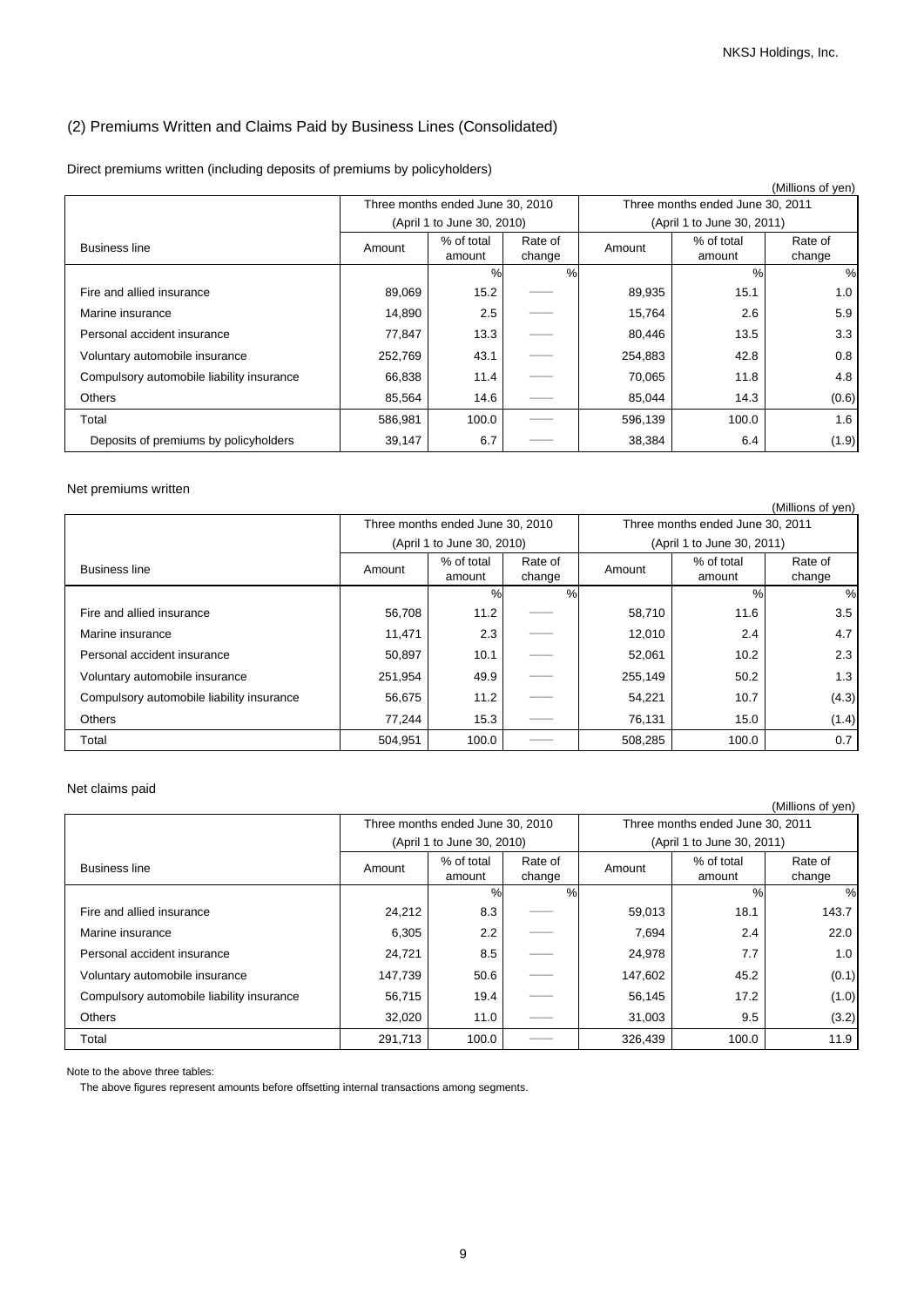## (3) Life Insurance Business (Consolidated)

### Life insurance premiums

|                         |        |                                  |                                  | (Millions of yen) |  |
|-------------------------|--------|----------------------------------|----------------------------------|-------------------|--|
|                         |        | Three months ended June 30, 2010 | Three months ended June 30, 2011 |                   |  |
|                         |        | (April 1 to June 30, 2010)       | (April 1 to June 30, 2011)       |                   |  |
|                         | Amount | Rate of change                   | Amount                           | Rate of change    |  |
|                         |        | %                                |                                  | %                 |  |
| Life insurance premiums | 48,085 |                                  | 57,598                           | 19.8              |  |

Note) The above figures represent amounts before offsetting internal transactions among segments.

### Total amount of policies in force

|                      |                      |                          | (Millions of yen) |
|----------------------|----------------------|--------------------------|-------------------|
|                      | As of March 31, 2011 | As of June 30, 2011      |                   |
|                      | Amount               | Rate of change<br>Amount |                   |
|                      |                      |                          | %                 |
| Individual insurance | 16,706,412           | 17,024,723               | 1.9               |
| Individual annuities | 279,100              | 281,274                  | 0.8               |
| Group insurance      | 3,064,572            | 3,038,762                | (0.8)             |
| Group annuities      |                      |                          |                   |

Notes)

1. The above figures represent amounts before offsetting internal transactions among segments.

 2. Amount of "Individual annuities" represents the sum of annuity fund at the beginning of annuity payment of contracts before the beginning of annuity payment and policy reserves for the contracts after the beginning of annuity payment.

### Total amount of new policies

(Millions of yen)

| וייט טויטווייייי     |                                                                |              |                               |                                                                |              |                               |
|----------------------|----------------------------------------------------------------|--------------|-------------------------------|----------------------------------------------------------------|--------------|-------------------------------|
|                      | Three months ended June 30, 2010<br>(April 1 to June 30, 2010) |              |                               | Three months ended June 30, 2011<br>(April 1 to June 30, 2011) |              |                               |
|                      | New policies +<br>net increase by<br>conversion                | New policies | Net increase<br>by conversion | New policies +<br>net increase by<br>conversion                | New policies | Net increase<br>by conversion |
| Individual insurance | 693,607                                                        | 693,607      |                               | 706,329                                                        | 706,329      |                               |
| Individual annuities | 3,138                                                          | 3,138        |                               | 4,371                                                          | 4,371        |                               |
| Group insurance      | 11,344                                                         | 11,344       |                               | 10,256                                                         | 10,256       |                               |
| Group annuities      |                                                                |              |                               |                                                                |              |                               |

Notes)

1. The above figures represent amounts before offsetting internal transactions among segments.

2. Amount of "New policies + net increase by conversion" for "Individual annuities" represents the amount of annuity

fund at the beginning of annuity payment.

### Annualized premiums of new policies (individual insurance and individual annuities)

## (Millions of yen)

|                                        |        | Three months ended June 30, 2010 | Three months ended June 30, 2011 |                            |  |  |
|----------------------------------------|--------|----------------------------------|----------------------------------|----------------------------|--|--|
|                                        |        | (April 1 to June 30, 2010)       |                                  | (April 1 to June 30, 2011) |  |  |
|                                        | Amount | Rate of change                   |                                  | Rate of change             |  |  |
|                                        |        | %                                |                                  | %                          |  |  |
| Annualized premiums of<br>new policies | 7.815  |                                  | 8,578                            | 9.8                        |  |  |

Note) The above figures represent amounts before offsetting internal transactions among segments.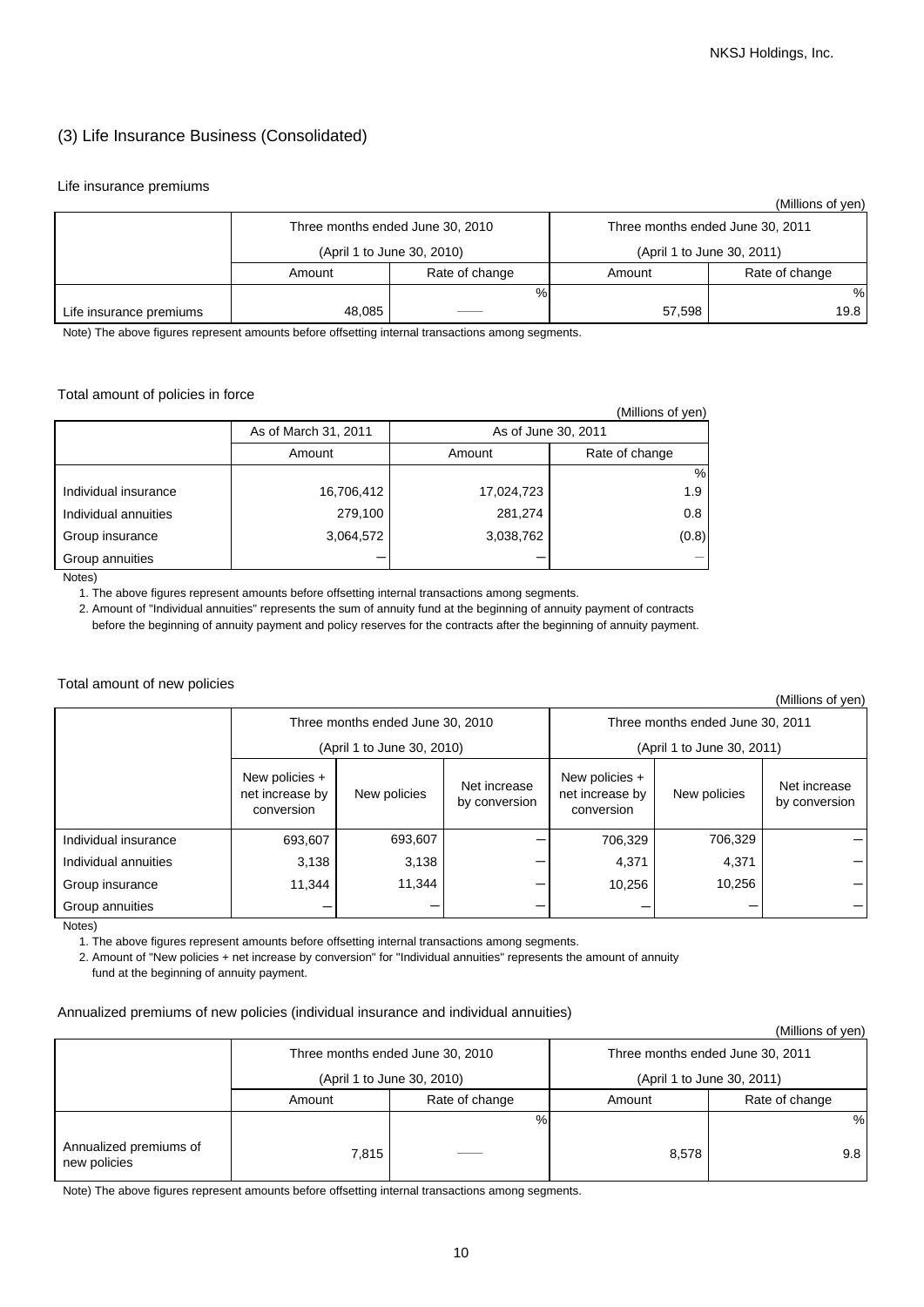# (4) Securities (Consolidated)

### 1. Bonds held to maturity

### (Millions of yen)

|                    | As of March 31, 2011                   |            |                                 | As of June 30, 2011                    |            |                                 |  |
|--------------------|----------------------------------------|------------|---------------------------------|----------------------------------------|------------|---------------------------------|--|
|                    | Carrying<br>amount on<br>balance sheet | Fair value | Unrealized<br>qains<br>(losses) | Carrying<br>amount on<br>balance sheet | Fair value | Unrealized<br>qains<br>(losses) |  |
| Domestic bonds     | 1,133,053                              | 1,162,872  | 29.819                          | 1,129,929                              | 1,180,442  | 50,513                          |  |
| Foreign securities | 49,563                                 | 50.083     | 520                             | 53.798                                 | 54.235     | 437                             |  |
| Total              | 1,182,616                              | 1,212,955  | 30,339                          | 1,183,727                              | 1,234,678  | 50,950                          |  |

## 2. Policy reserve matching bonds

(Millions of yen)

|                | As of March 31, 2011                   |            |                                 | As of June 30, 2011                    |            |                                 |  |
|----------------|----------------------------------------|------------|---------------------------------|----------------------------------------|------------|---------------------------------|--|
|                | Carrying<br>amount on<br>balance sheet | Fair value | Unrealized<br>gains<br>(losses) | Carrying<br>amount on<br>balance sheet | Fair value | Unrealized<br>gains<br>(losses) |  |
| Domestic bonds | 16,887                                 | 17.045     | 158                             |                                        |            |                                 |  |
| Total          | 16,887                                 | 17.045     | 158                             |                                        |            |                                 |  |

## 3. Securities available for sale

(Millions of yen)

|                    | As of March 31, 2011 |                                        |                                 | As of June 30, 2011 |                                        |                                 |  |
|--------------------|----------------------|----------------------------------------|---------------------------------|---------------------|----------------------------------------|---------------------------------|--|
|                    | Cost                 | Carrying<br>amount on<br>balance sheet | Unrealized<br>gains<br>(losses) | Cost                | Carrying<br>amount on<br>balance sheet | Unrealized<br>qains<br>(losses) |  |
| Domestic bonds     | 2,384,876            | 2,427,323                              | 42.447                          | 2,346,068           | 2,403,703                              | 57,634                          |  |
| Domestic stocks    | 1,101,855            | 1,524,213                              | 422,358                         | 1,096,240           | 1,503,314                              | 407,073                         |  |
| Foreign securities | 1,089,936            | 1,046,672                              | (43, 263)                       | 1,138,495           | 1,089,968                              | (48, 526)                       |  |
| <b>Others</b>      | 80.774               | 83.230                                 | 2,456                           | 91.272              | 93,757                                 | 2,485                           |  |
| Total              | 4,657,441            | 5,081,440                              | 423,998                         | 4,672,076           | 5,090,743                              | 418,666                         |  |

### Notes)

| As of March 31, 2011                                                                                                                                                                                                                                                                                                                                                                                                                                                                                                                                        | As of June 30, 2011                                                                                                                                                                                                                                                                                                                                                                                                                                                                                                                                                                                                                                                                                                                                                                                                                         |  |  |
|-------------------------------------------------------------------------------------------------------------------------------------------------------------------------------------------------------------------------------------------------------------------------------------------------------------------------------------------------------------------------------------------------------------------------------------------------------------------------------------------------------------------------------------------------------------|---------------------------------------------------------------------------------------------------------------------------------------------------------------------------------------------------------------------------------------------------------------------------------------------------------------------------------------------------------------------------------------------------------------------------------------------------------------------------------------------------------------------------------------------------------------------------------------------------------------------------------------------------------------------------------------------------------------------------------------------------------------------------------------------------------------------------------------------|--|--|
| 1. Securities available for sale which are considered                                                                                                                                                                                                                                                                                                                                                                                                                                                                                                       | Securities available for sale which are considered                                                                                                                                                                                                                                                                                                                                                                                                                                                                                                                                                                                                                                                                                                                                                                                          |  |  |
| extremely difficult to figure out their fair value are not                                                                                                                                                                                                                                                                                                                                                                                                                                                                                                  | extremely difficult to figure out their fair value are not                                                                                                                                                                                                                                                                                                                                                                                                                                                                                                                                                                                                                                                                                                                                                                                  |  |  |
| included in the above table.                                                                                                                                                                                                                                                                                                                                                                                                                                                                                                                                | included in the above table.                                                                                                                                                                                                                                                                                                                                                                                                                                                                                                                                                                                                                                                                                                                                                                                                                |  |  |
| Certificate of deposit classified as cash and deposits and                                                                                                                                                                                                                                                                                                                                                                                                                                                                                                  | Certificate of deposit classified as cash and deposits and                                                                                                                                                                                                                                                                                                                                                                                                                                                                                                                                                                                                                                                                                                                                                                                  |  |  |
| 2.                                                                                                                                                                                                                                                                                                                                                                                                                                                                                                                                                          | 2.                                                                                                                                                                                                                                                                                                                                                                                                                                                                                                                                                                                                                                                                                                                                                                                                                                          |  |  |
| beneficial interests in the loan trusts classified as monetary                                                                                                                                                                                                                                                                                                                                                                                                                                                                                              | beneficial interests in the loan trusts classified as monetary                                                                                                                                                                                                                                                                                                                                                                                                                                                                                                                                                                                                                                                                                                                                                                              |  |  |
| receivables bought in the consolidated balance sheet are                                                                                                                                                                                                                                                                                                                                                                                                                                                                                                    | receivables bought in the quarterly consolidated balance                                                                                                                                                                                                                                                                                                                                                                                                                                                                                                                                                                                                                                                                                                                                                                                    |  |  |
| included in "Others" above.                                                                                                                                                                                                                                                                                                                                                                                                                                                                                                                                 | sheet are included in "Others" above.                                                                                                                                                                                                                                                                                                                                                                                                                                                                                                                                                                                                                                                                                                                                                                                                       |  |  |
| For the fiscal year ended March 31, 2011, impairment<br>3.<br>losses on securities available for sale (excluding securities<br>available for sale which are considered extremely difficult<br>to figure out fair value) amount to 20,124 million yen<br>(domestic stocks: 19,731 million yen, foreign securities:<br>393 million yen).<br>Basically, NKSJ Holdings, Inc. and its domestic<br>consolidated subsidiaries recognize impairment losses on<br>securities if fair value declines by 30% or more from their<br>cost at the end of the fiscal year. | For the three months ended June 30, 2011, impairment<br>З.<br>losses on securities available for sale (excluding securities<br>available for sale which are considered extremely difficult<br>to figure out fair value) amount to 6,093 million yen<br>(domestic bonds: 210 million yen, domestic stocks: 5,853<br>million yen, foreign securities: 0 million yen, others: 28<br>million yen). Of this amount, impairment losses on<br>beneficial interests in the loan trusts, which are classified<br>as other investment expenses in the quarterly consolidated<br>statement of income, amount to 28 million yen.<br>Basically, NKSJ Holdings, Inc. and its domestic<br>consolidated subsidiaries recognize impairment losses on<br>securities if fair value declines by 30% or more from their<br>cost at the end of the first quarter. |  |  |